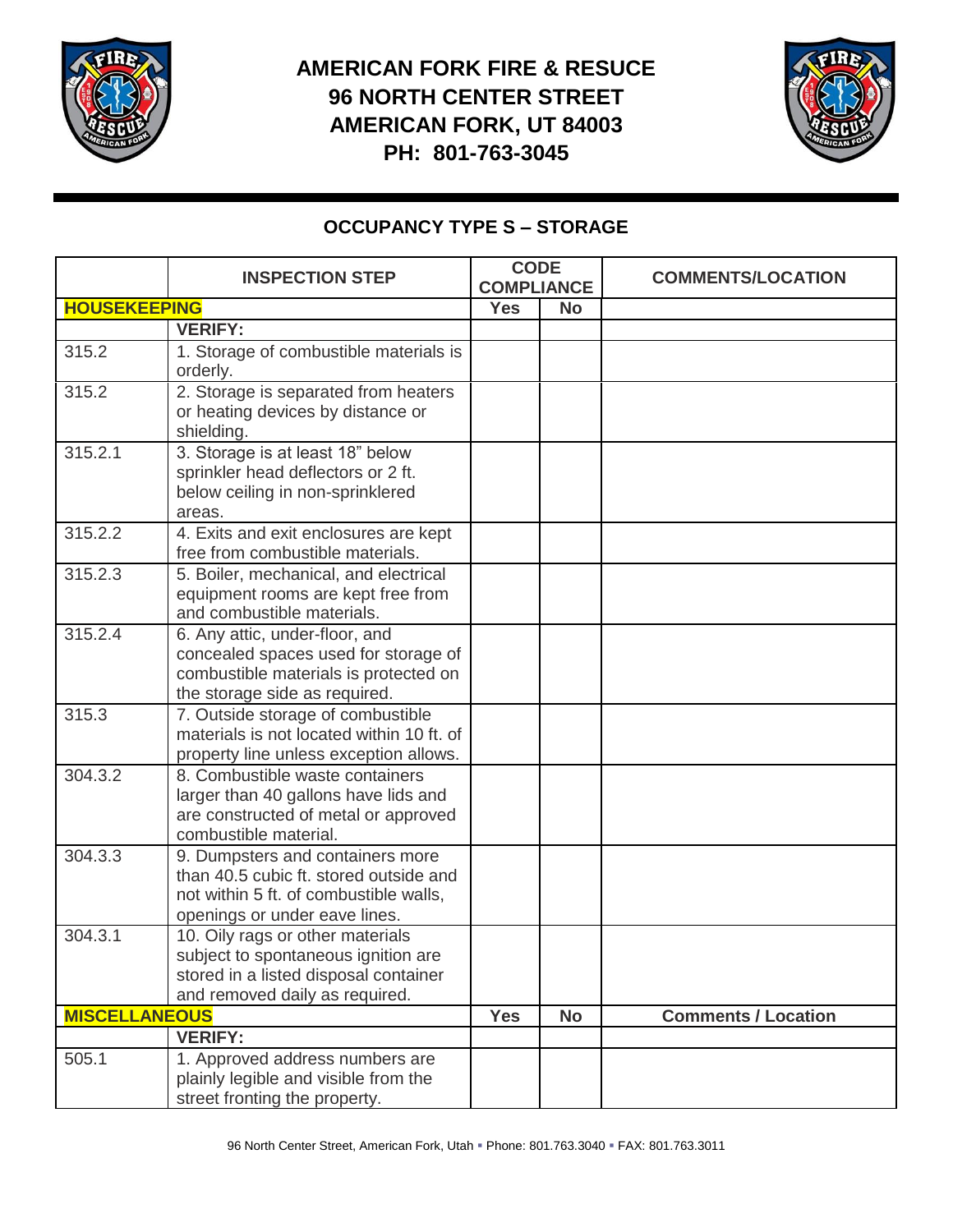| 506.1                        | 2. Key box is properly installed, if<br>required.                                                                                                                                   |            |           |                            |
|------------------------------|-------------------------------------------------------------------------------------------------------------------------------------------------------------------------------------|------------|-----------|----------------------------|
| 503.4                        | 3. Fire apparatus roads are<br>unobstructed.                                                                                                                                        |            |           |                            |
| 503.2.1                      | 4. Fire apparatus roads are not less<br>than 20 ft, with a minimum height<br>unobstructed of 13 ft. 6 in.                                                                           |            |           |                            |
|                              | <b>FIRE PROTECTION SYSTEM</b>                                                                                                                                                       | <b>Yes</b> | <b>No</b> | <b>Comments / Location</b> |
|                              | <b>VERIFY:</b>                                                                                                                                                                      |            |           |                            |
| Tbl 906.3(1)<br>906.1        | 1. One 2A fire extinguisher installed<br>in low hazard office areas per 6000<br>sq. ft.                                                                                             |            |           |                            |
| Tbl 906.3(1)                 | 2. One 2A fire extinguisher is<br>installed in moderate hazard areas                                                                                                                |            |           |                            |
| 906.1                        | per 3000 sq. ft.                                                                                                                                                                    |            |           |                            |
| Tbl 906.3(1)                 | 3. The maximum travel distance to an<br>extinguisher is 75 feet.                                                                                                                    |            |           |                            |
| 906.5                        | 4. Extinguishers are located in<br>conspicuous locations where they will<br>be readily accessible and<br>immediately available for use.                                             |            |           |                            |
| 906.6                        | 5. Extinguishers are not obstructed or<br>obscured from view.                                                                                                                       |            |           |                            |
| 906.7                        | 6. Handheld extinguishers are not<br>housed in cabinets or installed on<br>hangers or brackets.                                                                                     |            |           |                            |
| 906.9                        | 7. Fire extinguishers are installed so<br>that its top is no more than 5 ft.<br>above the floor if less than 40 lbs.<br>and if over 40 lbs no more than 3.5 ft.<br>above the floor. |            |           |                            |
| Tbl. 906.1                   | 8. Additional required extinguishers<br>are in place.                                                                                                                               |            |           |                            |
| 906.2                        | 9. All fire extinguishers have current<br>service tag indicating service was<br>conducted.                                                                                          |            |           |                            |
| 903.4                        | 10. All valves on the sprinkler are<br>electronically supervised or locked in<br>the open position.                                                                                 |            |           |                            |
| 901.6                        | 11. All sprinkler heads or cover plates<br>are clear of paint unless part of                                                                                                        |            |           |                            |
| <b>NFPA 13,</b><br>6.2.6.2.2 | factory installed paint when head was<br>produced.                                                                                                                                  |            |           |                            |
| 901.6                        | 12. All fire detection, alarm, and<br>extinguishing systems are being<br>maintained in an operative condition.                                                                      |            |           |                            |
| 901.6.2                      | 13. Records are available for all<br>system inspections, tests and<br>maintenance for last 3 years and<br>available if requested.                                                   |            |           |                            |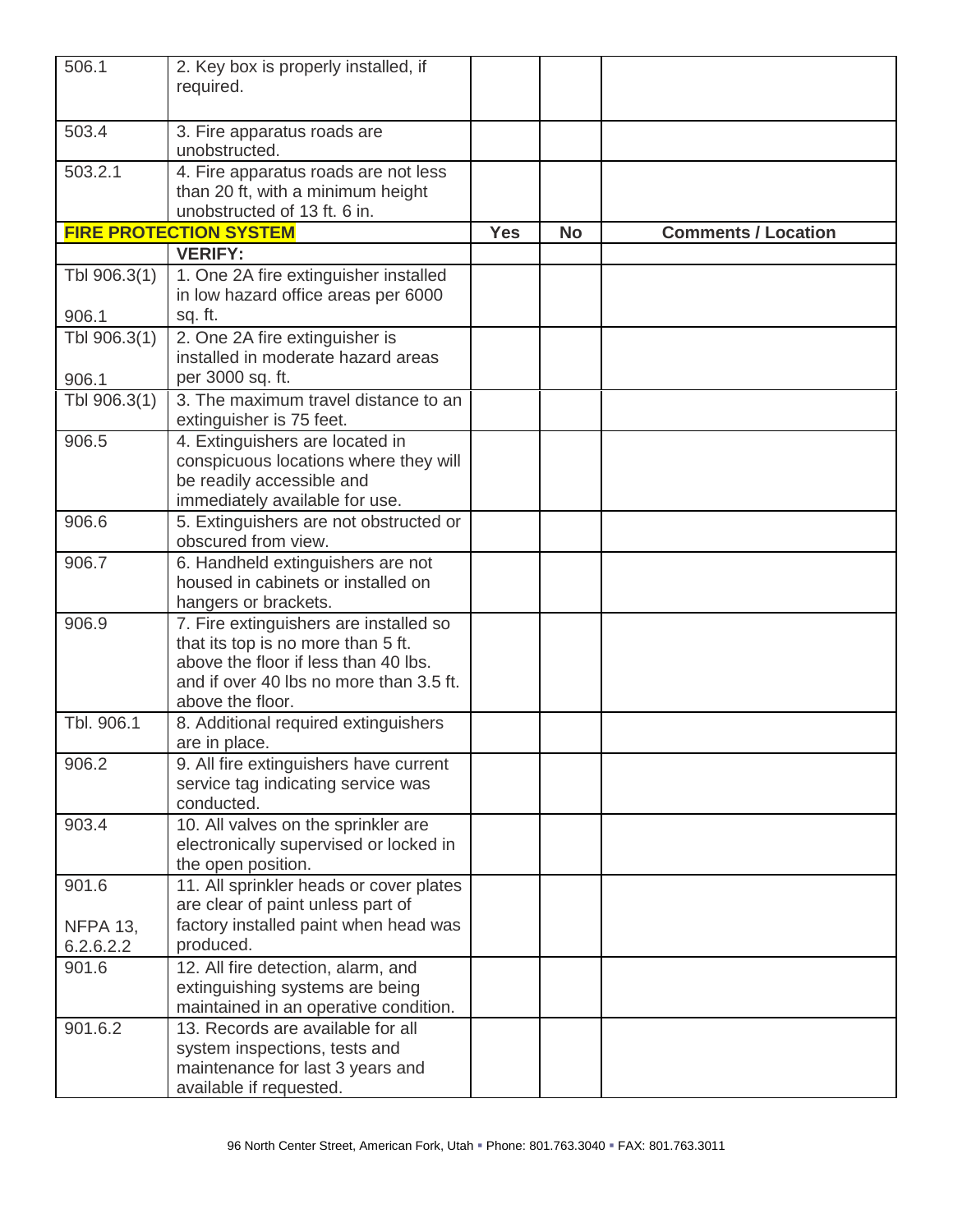| 508.5.5           | 14. A 3 ft. clearance has been<br>maintained around all fire hydrants<br>unless otherwise approved.                                         |            |           |                            |
|-------------------|---------------------------------------------------------------------------------------------------------------------------------------------|------------|-----------|----------------------------|
| 907.20.5          | 15. Fire alarm systems have been<br>maintained in an operative condition.                                                                   |            |           |                            |
| 2205.5            | 16. A 2A:20 BC fire extinguisher is<br>present within 75' of the pumps,<br>dispenser, or storage tank fill-pope<br>openings.                |            |           |                            |
| 2604.2.6          | 17. A 2A:20 BC fire extinguisher is<br>present within 30' of the welding<br>area.                                                           |            |           |                            |
| <b>ELECTRICAL</b> |                                                                                                                                             | <b>Yes</b> | <b>No</b> | <b>Comments / Location</b> |
|                   | <b>VERIFY:</b>                                                                                                                              |            |           |                            |
| 605.4.1           | 1. Re-locatable power taps are of the<br>polarized or grounded type and are<br>equipped with overcurrent protection<br>and listed.          |            |           |                            |
| 605.4.2           | 2. Re-locatable power taps are<br>directly connected to a permanently<br>installed receptacle.                                              |            |           |                            |
| 605.4.3           | 3. Re-locatable power taps do not<br>extend through walls, ceilings, floors,<br>under doors or floor coverings or are<br>subject to damage. |            |           |                            |
| 605.5             | 4. Extension cords do not serve as a<br>substitute for permanent wiring.                                                                    |            |           |                            |
| 605.5             | 5. Extension and flexible cords are<br>not affixed to the structure, extended<br>through walls, ceilings or floors.                         |            |           |                            |
| 605.5.1           | 6. Extension cords are plugged<br>directly into an approved receptacle,<br>power tap, or multi-plug adapter                                 |            |           |                            |
| 605.5.1           | 7. Any extension cord only serves<br>one portable appliance unless an<br>approved multiplug extension cord is<br>used.                      |            |           |                            |
| 605.5.3           | 8. Extension cords do not contain<br>splices or damage.                                                                                     |            |           |                            |
| 605.5.4           | 9. Extension cords are grounded if<br>serving grounded portable<br>appliances.                                                              |            |           |                            |
| 605.5.2           | 10. Extension cord ampacity is<br>greater than the rated ampacity of the<br>portable appliance served by the<br>cord.                       |            |           |                            |
| 605.3             | 11. Proper working spaces are being<br>maintained in and around service<br>equipment.                                                       |            |           |                            |
| 605.6             | 12. All electrical boxes and wiring is<br>properly covered.                                                                                 |            |           |                            |
| 605.9.1           | 13. Temporary wiring is properly<br>attached.                                                                                               |            |           |                            |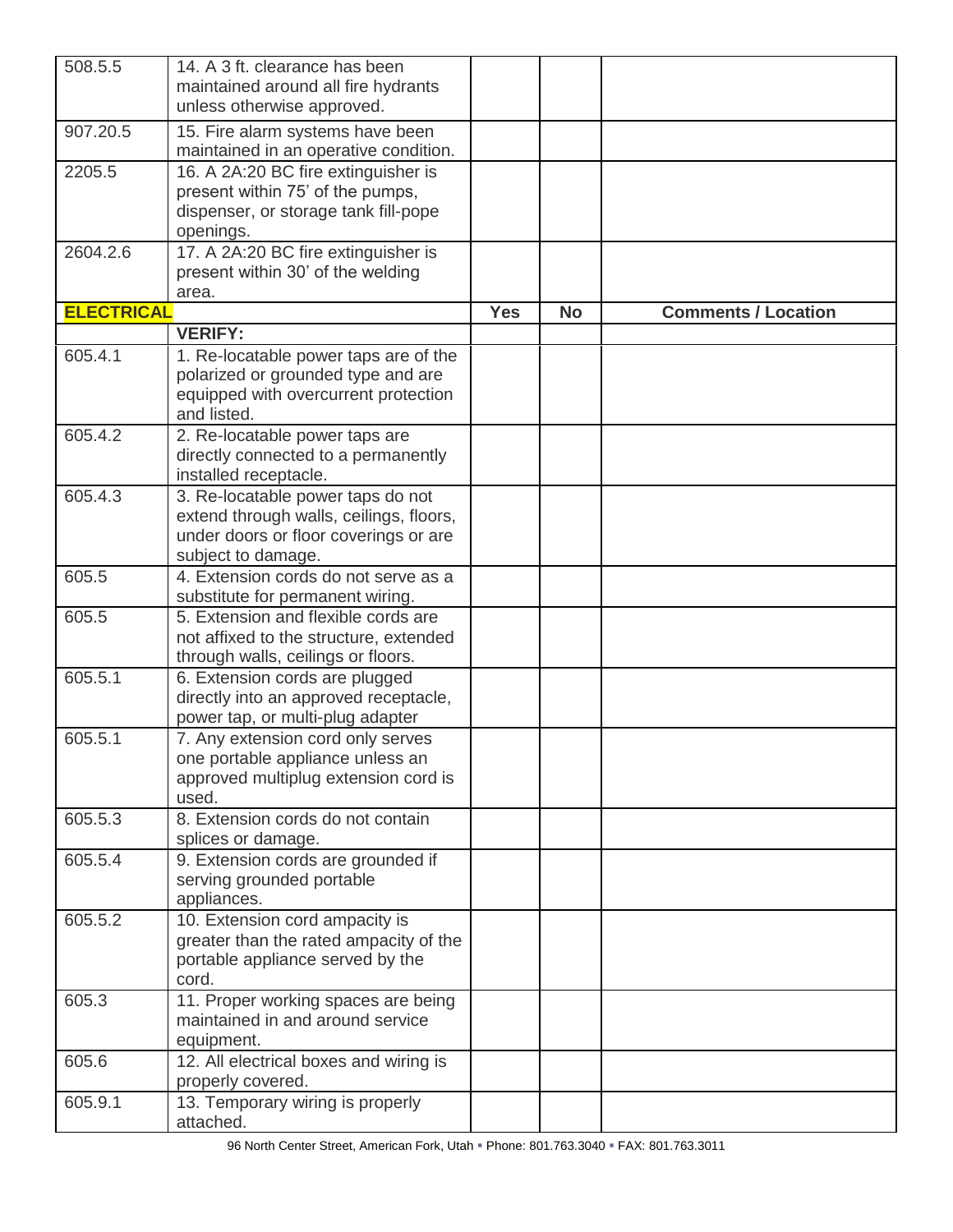| 605.4        | 14. No multiplug adapters, such as<br>cube adapters, unfused plug strips,<br>or any other device prohibited by the<br>Electrical Code are present.           |            |           |                            |
|--------------|--------------------------------------------------------------------------------------------------------------------------------------------------------------|------------|-----------|----------------------------|
| 605.3.1      | 15. Doors into electrical control panel<br>rooms are properly marked with a<br>sign.                                                                         |            |           |                            |
| <b>EXITS</b> |                                                                                                                                                              | <b>Yes</b> | <b>No</b> | <b>Comments / Location</b> |
|              | <b>VERIFY:</b>                                                                                                                                               |            |           |                            |
| Tbl. 1019.1  | 1. The minimum required exits are<br>present for the occupant load.                                                                                          |            |           |                            |
| Tbl. 1019.2  |                                                                                                                                                              |            |           |                            |
| Tbl. 1014.1  |                                                                                                                                                              |            |           |                            |
| 1008.1.8     | 2. Egress doors are readily openable<br>from the egress side without the use<br>of a key or special knowledge or<br>effort.                                  |            |           |                            |
| 1011.3       | 3. Exit signs are internally or<br>externally illuminated or of approved<br>self-luminous type.                                                              |            |           |                            |
| 1011.5.3     | 4. Exit signs are visible under<br>emergency illumination conditions.                                                                                        |            |           |                            |
| 1011.1       | 5. Required exit signs are no further<br>than 100 feet from any point in the<br>corridor.                                                                    |            |           |                            |
| 1003.6       | 6. Means of egress are not reduced<br>in width along the path of egress<br>travel                                                                            |            |           |                            |
| 1008.1.1     | 7. Exit doorways are not less than<br>32" in width or 28" in existing                                                                                        |            |           |                            |
| 1027.7       | buildings.                                                                                                                                                   |            |           |                            |
| Tbl 1016.1   | 8. Travel distances are within the<br>maximum allowed.                                                                                                       |            |           |                            |
|              | <b>HAZARDOUS MATERIALS</b>                                                                                                                                   | <b>Yes</b> | <b>No</b> | <b>Comments / Location</b> |
|              | <b>VERIFY:</b>                                                                                                                                               |            |           |                            |
| 105.6.16     | 1. Class I liquids in excess of 5<br>gallons inside or 10 gallons outside<br>are properly permitted.                                                         |            |           |                            |
| 2703.9.8     | 2. Storage of incompatible materials<br>is separated properly if in containers<br>over 5 lbs. or .5 gallon.                                                  |            |           |                            |
| 3404.3.3.5.3 | 3. Shelf storage of flammable and<br>combustible liquids is orderly.                                                                                         |            |           |                            |
| 3404.3.5.1   | 4. Class I flammable liquids are not<br>located in the basement, unless<br>below the MAQ for use-open and the<br>basement is sprinklered.                    |            |           |                            |
| 3404.3.4.4   | 5. Flammable and combustible<br>liquids used for maintenance or<br>operation of equipment exceeding 10<br>gallons are stored in a liquid storage<br>cabinet. |            |           |                            |